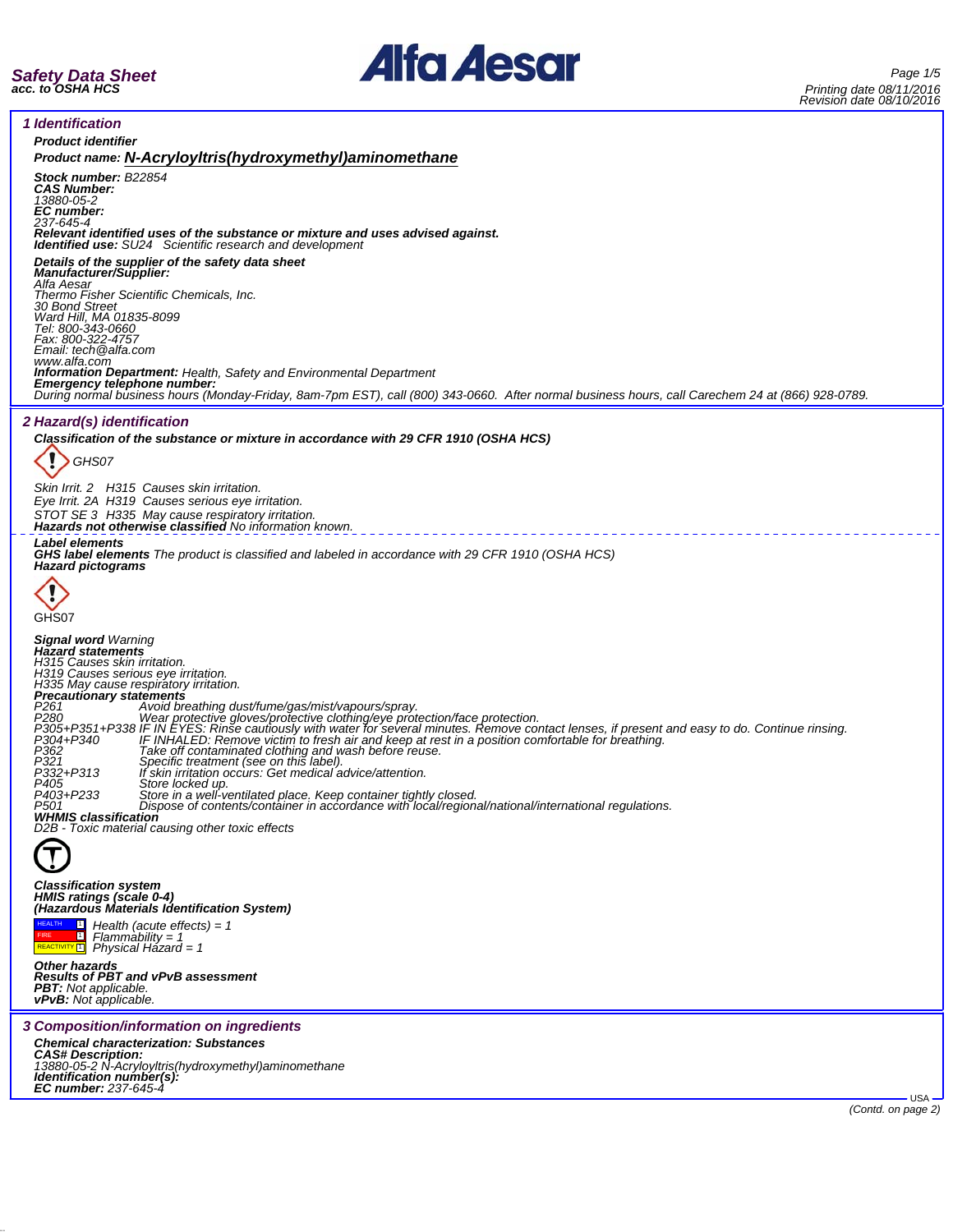|                                                                                                                                                                                                                                            | (Contd. of page 1) |
|--------------------------------------------------------------------------------------------------------------------------------------------------------------------------------------------------------------------------------------------|--------------------|
| 4 First-aid measures                                                                                                                                                                                                                       |                    |
| Description of first aid measures                                                                                                                                                                                                          |                    |
| After inhalation<br>Supply fresh air. If required, provide artificial respiration. Keep patient warm.                                                                                                                                      |                    |
| Seek immediate medical advice.                                                                                                                                                                                                             |                    |
| After skin contact<br>Immediately wash with water and soap and rinse thoroughly.                                                                                                                                                           |                    |
| Seek immediate medical advice.<br>After eye contact Rinse opened eye for several minutes under running water. Then consult a doctor.                                                                                                       |                    |
| <b>After swallowing</b> Seek medical treatment.<br>Information for doctor                                                                                                                                                                  |                    |
| Most important symptoms and effects, both acute and delayed<br>Causes skin irritation.                                                                                                                                                     |                    |
| Causes serious eye irritation.                                                                                                                                                                                                             |                    |
| May cause respiratory irritation.<br>Indication of any immediate medical attention and special treatment needed No further relevant information available.                                                                                 |                    |
| <b>5 Fire-fighting measures</b>                                                                                                                                                                                                            |                    |
| Extinguishing media                                                                                                                                                                                                                        |                    |
| Suitable extinguishing agents Carbon dioxide, extinguishing powder or water spray. Fight larger fires with water spray or alcohol resistant foam.<br>Special hazards arising from the substance or mixture                                 |                    |
| If this product is involved in a fire, the following can be released:<br>Carbon monoxide and carbon dioxide                                                                                                                                |                    |
| Nitrogen oxides (NOx)                                                                                                                                                                                                                      |                    |
| <b>Advice for firefighters</b><br>Protective equipment:                                                                                                                                                                                    |                    |
| Wear self-contained respirator.<br>Wear fully protective impervious suit.                                                                                                                                                                  |                    |
| 6 Accidental release measures                                                                                                                                                                                                              |                    |
| Personal precautions, protective equipment and emergency procedures<br>Wear protective equipment. Keep unprotected persons away.                                                                                                           |                    |
| Ensure adequate ventilation                                                                                                                                                                                                                |                    |
| Environmental precautions: Do not allow material to be released to the environment without proper governmental permits.<br>Methods and material for containment and cleaning up: Ensure adequate ventilation.                              |                    |
| Prevention of secondary hazards: No special measures required.                                                                                                                                                                             |                    |
| Reference to other sections<br>See Section 7 for information on safe handling                                                                                                                                                              |                    |
| See Section 8 for information on personal protection equipment.<br>See Section 13 for disposal information.                                                                                                                                |                    |
| <b>7 Handling and storage</b>                                                                                                                                                                                                              |                    |
| <b>Handling</b>                                                                                                                                                                                                                            |                    |
| Precautions for safe handling<br>Handle under dry protective gas.                                                                                                                                                                          |                    |
| Keep container tightly sealed.<br>Store in cool, dry place in tightly closed containers.                                                                                                                                                   |                    |
| Ensure good ventilation at the workplace.                                                                                                                                                                                                  |                    |
| <b>Information about protection against explosions and fires:</b> No information known.<br>Conditions for safe storage, including any incompatibilities                                                                                    |                    |
| <b>Storage</b>                                                                                                                                                                                                                             |                    |
| <b>Requirements to be met by storerooms and receptacles:</b> No special requirements.<br>Information about storage in one common storage facility:                                                                                         |                    |
| Store in the dark.<br>Store away from water/moisture.                                                                                                                                                                                      |                    |
| Store away from oxidizing agents.<br><b>Further information about storage conditions:</b>                                                                                                                                                  |                    |
| Store under dry inert gas.                                                                                                                                                                                                                 |                    |
|                                                                                                                                                                                                                                            |                    |
| This product is hygroscopic.<br>Keep container tightly sealed.<br>Store in cool, dry conditions in well sealed containers.<br>Protect from humidity and water.                                                                             |                    |
| Protect from exposure to light.<br>Specific end use(s) No further relevant information available.                                                                                                                                          |                    |
| 8 Exposure controls/personal protection                                                                                                                                                                                                    |                    |
| Additional information about design of technical systems:                                                                                                                                                                                  |                    |
| Properly operating chemical fume hood designed for hazardous chemicals and having an average face velocity of at least 100 feet per minute.<br><b>Control parameters</b>                                                                   |                    |
| Components with limit values that require monitoring at the workplace:                                                                                                                                                                     |                    |
| The product does not contain any relevant quantities of materials with critical values that have to be monitored at the workplace.<br>Additional information: No data                                                                      |                    |
| <b>Exposure controls</b><br>Personal protective equipment                                                                                                                                                                                  |                    |
| General protective and hygienic measures                                                                                                                                                                                                   |                    |
| The usual precautionary measures for handling chemicals should be followed.<br>Keep away from foodstuffs, beverages and feed.                                                                                                              |                    |
| Remove all soiled and contaminated clothing immediately.<br>Wash hands before breaks and at the end of work.<br>Avoid contact with the eyes and skin.                                                                                      |                    |
| Maintain an ergonomically appropriate working environment.                                                                                                                                                                                 |                    |
| Breathing equipment: Use suitable respirator when high concentrations are present.<br>Recommended filter device for short term use:                                                                                                        |                    |
| Use a respirator with type N95 (USA) or PE (EN 143) cartridges as a backup to engineering controls. Risk assessment should be performed to determine if air-                                                                               |                    |
| purifying respirators are appropriate. Only use equipment tested and approved under appropriate government standards.<br><b>Protection of hands:</b>                                                                                       |                    |
| Impervious gloves<br>Check protective gloves prior to each use for their proper condition.<br>The selection of suitable gloves not only depends on the material, but also on quality. Quality will vary from manufacturer to manufacturer. |                    |
|                                                                                                                                                                                                                                            | (Contd. on page 3) |
|                                                                                                                                                                                                                                            | <b>USA</b>         |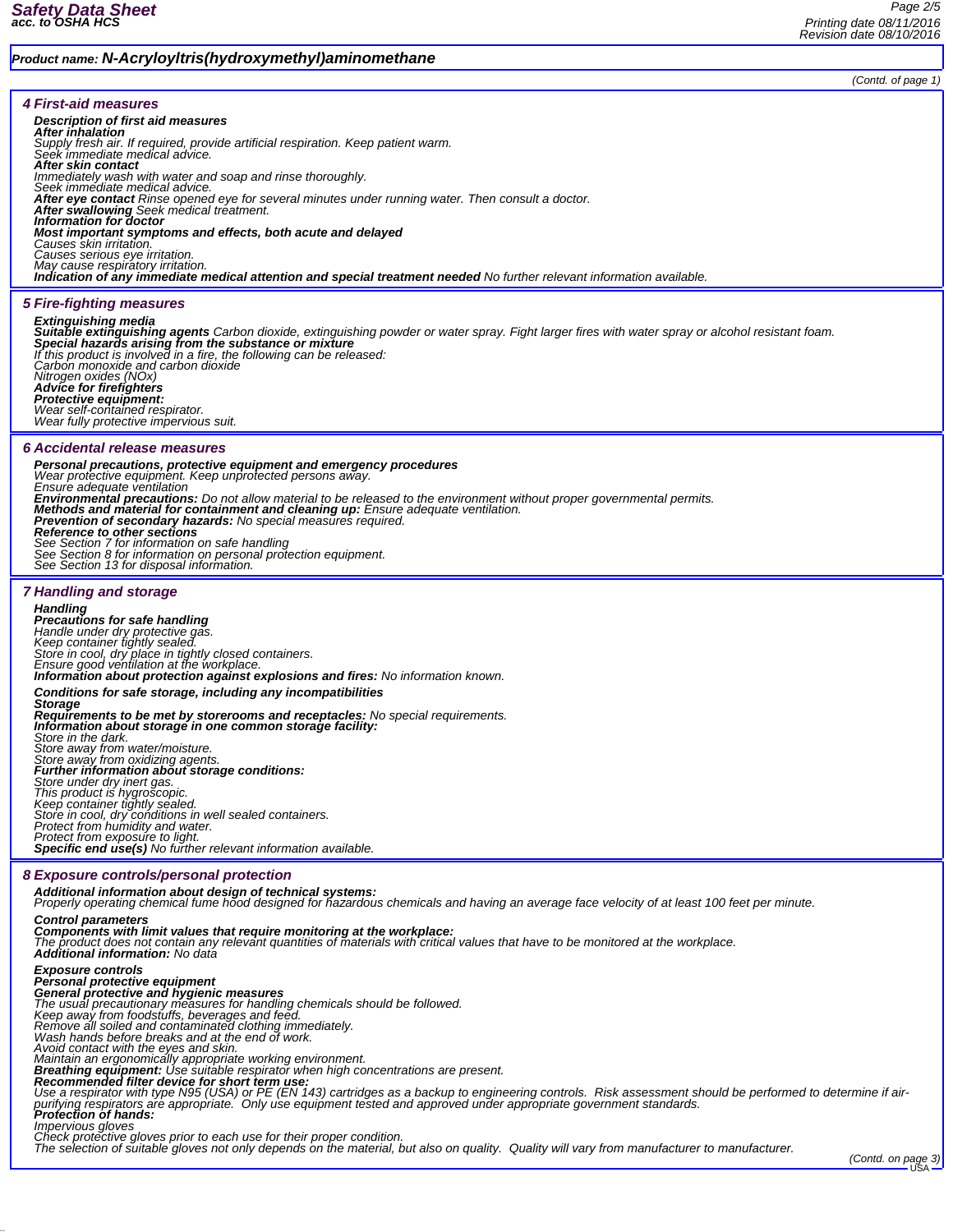## *Product name: N-Acryloyltris(hydroxymethyl)aminomethane*

*Material of gloves Nitrile rubber, NBR<br>Penetration time of glove material (in minutes) 480<br>Glove thickness 0.11 mm<br>Eye protection: Safety glasses<br>Body protection: Protective work clothing.* 

*Information on basic physical and chemical properties General Information Appearance: Form: Crystalline powder Odor: Not determined Odor: Not determined.*<br> *Odor threshold: Not determined. pH-value: Not applicable.*

*9 Physical and chemical properties*

*(Contd. of page 2)*

| <b>Change in condition</b><br><b>Melting point/Melting range:</b><br>Boiling point/Boiling range:<br>Sublimation temperature / start:                                                                                                                                                                                                                                                                                                                                                                                                                                                                                                                                          | 134-138 °C (273-280 °F)<br>Not determined<br>Not determined                                                                                                                                                                                                                           |  |
|--------------------------------------------------------------------------------------------------------------------------------------------------------------------------------------------------------------------------------------------------------------------------------------------------------------------------------------------------------------------------------------------------------------------------------------------------------------------------------------------------------------------------------------------------------------------------------------------------------------------------------------------------------------------------------|---------------------------------------------------------------------------------------------------------------------------------------------------------------------------------------------------------------------------------------------------------------------------------------|--|
| <b>Flash point:</b><br><b>Flammability (solid, gaseous)</b><br>Ignition temperature:<br><b>Decomposition temperature:</b><br>Auto igniting:                                                                                                                                                                                                                                                                                                                                                                                                                                                                                                                                    | Not applicable<br>Not determined.<br>Not determined<br>Not determined<br>Not determined.                                                                                                                                                                                              |  |
| Danger of explosion:<br><b>Explosion limits:</b><br>Lower:<br>Upper:<br>Vapor pressure:<br><b>Density:</b><br>Relative density<br>Vapor density<br><b>Evaporation rate</b><br>Solubility in / Miscibility with<br>Water:<br>Partition coefficient (n-octanol/water): Not determined.<br>Viscosity:<br>dynamic:<br>kinematic:<br><b>Other information</b>                                                                                                                                                                                                                                                                                                                       | Product does not present an explosion hazard.<br>Not determined<br>Not determined<br>Not applicable.<br>Not determined<br>Not determined.<br>Not applicable.<br>Not applicable.<br>Not determined<br>Not applicable.<br>Not applicable.<br>No further relevant information available. |  |
| <b>10 Stability and reactivity</b><br><b>Reactivity</b> No information known.<br>Chemical stability Stable under recommended storage conditions.<br>Thermal decomposition / conditions to be avoided: Decomposition will not occur if used and stored according to specifications.<br><b>Possibility of hazardous reactions</b> Reacts with strong oxidizing agents<br><b>Conditions to avoid</b> No further relevant information available.<br>Incompatible materials:<br>Oxidizing agents<br>Water/moisture<br>Liaht<br>Hazardous decomposition products:<br>Carbon monoxide and carbon dioxide<br>Nitrogen oxides                                                           |                                                                                                                                                                                                                                                                                       |  |
| <b>11 Toxicological information</b><br>Information on toxicological effects<br>Acute toxicity: No effects known.<br>LD/LC50 values that are relevant for classification: No data<br>Skin irritation or corrosion: Causes skin irritation.<br>Eye irritation or corrosion: Causes serious eye irritation.<br>Sensitization: No sensitizing effects known.<br>Germ cell mutagenicity: No effects known.<br><b>Reproductive foxicity:</b> No effects known.<br>Specific target organ system toxicity - repeated exposure: No effects known.<br>Specific target organ system toxicity - single exposure: May cause respiratory irritation.<br>Aspiration hazard: No effects known. | Carcinogenicity: No classification data on carcinogenic properties of this material is available from the EPA, IARC, NTP, OSHA or ACGIH.                                                                                                                                              |  |

*Carcinogenic categories OSHA-Ca (Occupational Safety & Health Administration) Substance is not listed.*

## *12 Ecological information*

Toxicity<br>Aquatic toxicity: No further relevant information available.<br>Persistence and degradability No further relevant information available.<br>Bioaccumulative potential No further relevant information available.<br>Mobility i General notes:<br>Do not allow material to be released to the environment without proper governmental permits.<br>Do not allow matiluted product or large quantities to reach ground water, water course or sewage system.<br>Avoid tra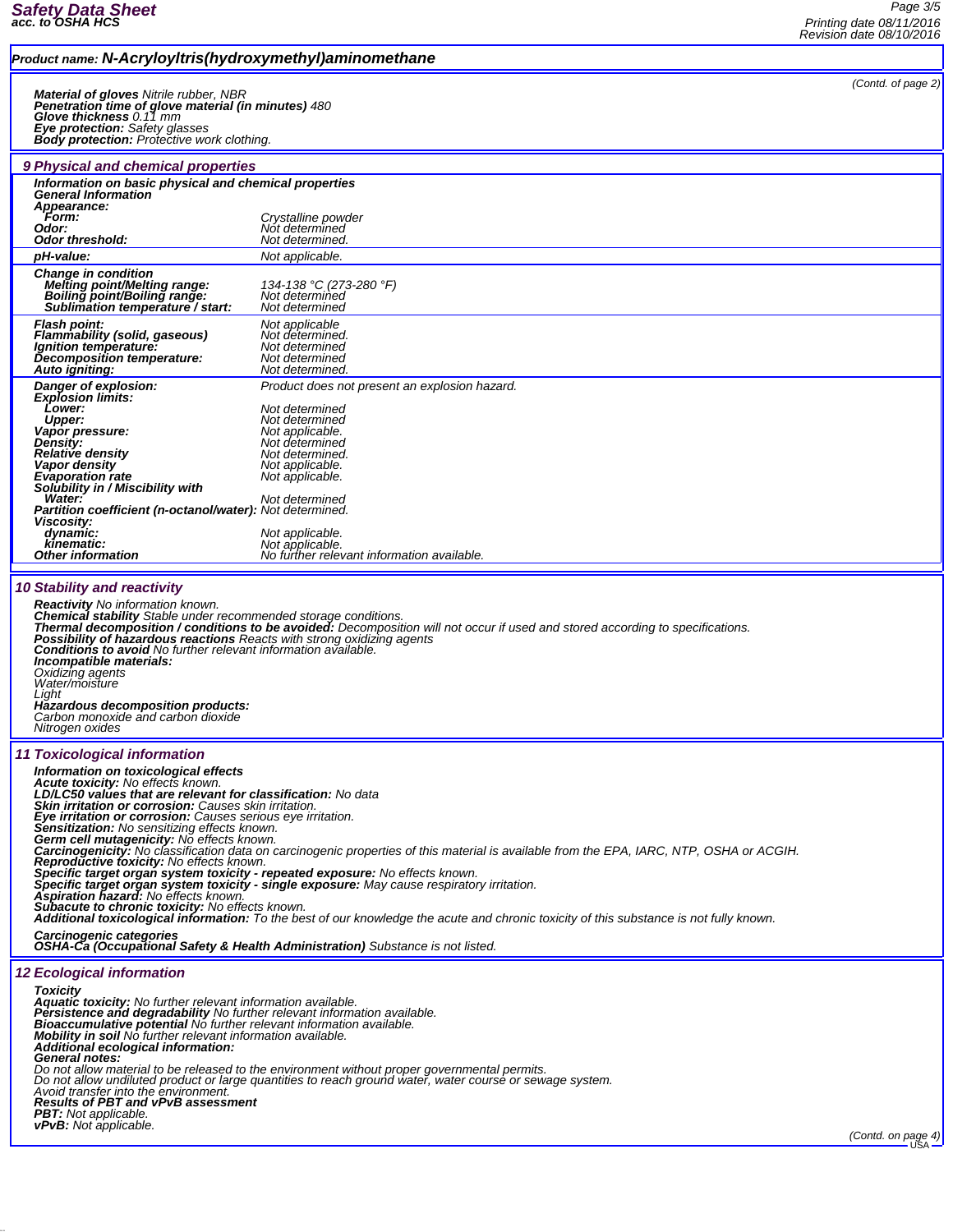## *Product name: N-Acryloyltris(hydroxymethyl)aminomethane (Contd. of page 3) Other adverse effects No further relevant information available. 13 Disposal considerations Waste treatment methods Recommendation Consult state, local or national regulations to ensure proper disposal. Uncleaned packagings: Recommendation: Disposal must be made according to official regulations. 14 Transport information UN-Number* **DOT, ADN, IMDG, IATA** *Not applicable Not applicable UN proper shipping name DOT, ADN, IMDG, IATA Not applicable Transport hazard class(es) DOT, ADR, ADN, IMDG, IATA Class Not applicable Packing group DOT, IMDG, IATA Not applicable Environmental hazards: Not applicable.* **Special precautions for user Not applicable. Not applicable. Not applicable.** *Transport in bulk according to Annex II of MARPOL73/78 and the IBC Code Not applicable. Transport/Additional information: DOT Marine Pollutant (DOT): No UN "Model Regulation": - 15 Regulatory information* Safety, health and environmental regulations/legislation specific for the substance or mixture<br>GHS label elements The product is classified and labeled in accordance with 29 CFR 1910 (OSHA HCS)<br>Hazard pictograms O GHS07 *Signal word Warning Hazard statements H315 Causes skin irritation. H319 Causes serious eye irritation. H335 May cause respiratory irritation. Precautionary statements* P261 *Avoid breathing dust/fume/gas/mist/vapours/spray.*<br>P280 Wear protective gloves/protective clothing/eye protection/face protection.<br>P305+P351+P338 IF IN EYES: Rinse cautiously with water for several minutes. Remove co *P321 Specific treatment (see on this label). P332+P313 If skin irritation occurs: Get medical advice/attention.* P405<br>P403+P233 Store in a well-ventilated place. Keep container tightly closed.<br>P501 Shoppose of contents/container in accordance with local/regional/national/international regulations.<br>**National regulations** This product is not listed in the U.S. Environmental Protection Agency Toxic Substances Control Act Chemical Substance Inventory. Use of this product is restricted<br>to research and development only. This product must be use *Prop 65 - Developmental toxicity, female Substance is not listed. Prop 65 - Developmental toxicity, male Substance is not listed.* Information about limitation of use: For use only by technically qualified individuals.<br>Other regulations, limitations and prohibitive regulations<br>Substance of Very High Concern (SVHC) according to the REACH Regulations (E *Substance is not listed. Annex XIV of the REACH Regulations (requiring Authorisation for use) Substance is not listed. Chemical safety assessment: A Chemical Safety Assessment has not been carried out. 16 Other information* Employers should use this information only as a supplement to other information gathered by them, and should make independent judgement of suitability of this<br>information to ensure proper use and protect the health and saf *Department issuing SDS: Global Marketing Department Date of preparation / last revision 08/11/2016 / -* **Abbreviations and acronyms:**<br>ADBrev**iations and acronyms:**<br>DOR: Accord européen sur le transport des marchandises dangereuses par Route (European Agreement concerning the International Carriage of Dangerous Goods by Road)

*vPvB: very Persistent and very Bioaccumulative*